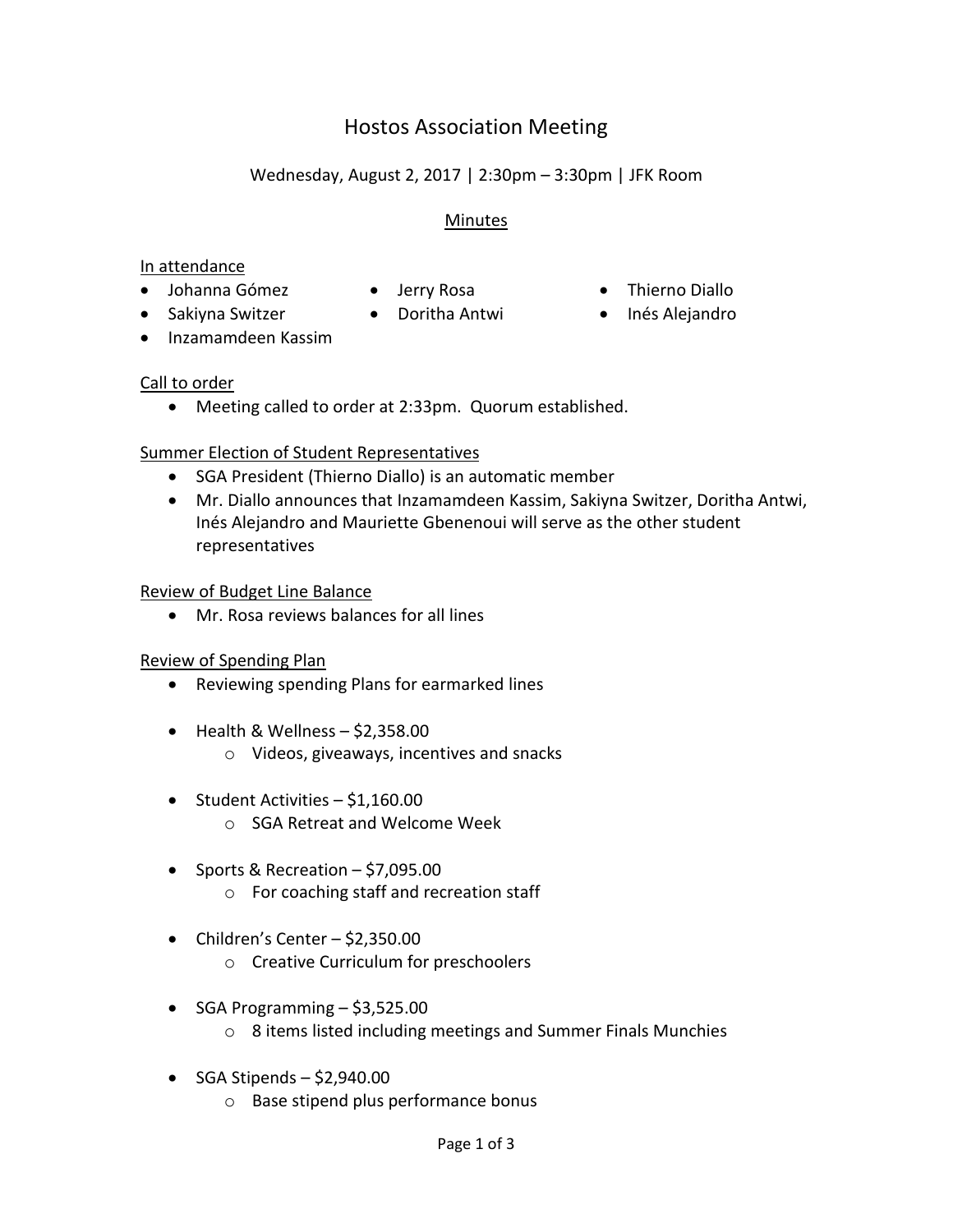Review of non-student Proposals

- Theater class  $-$  \$489.50
	- o Bill Sorice presents on behalf of Professor Morales
	- o Activity took place on 07/19/17
	- o Proposal previously presented to board members
	- o Motion to approve budget of \$489.50 Sakiyna Switzer, Thierno Diallo
	- $\circ$  Vote: 6, 0, 0 motion approved
- College Discovery  $$1,257.15$ 
	- o Revised proposal submitted
	- o Proposal previously presented to board members
	- o Motion to approve budget of \$1,257.15 Thierno Diallo, Doritha Antwi
	- $\circ$  Vote: 6, 0, 0 motion approved
- $\bullet$  SGA Retreat \$5,200.00
	- o Funds being requested to help SGA hold their retreat
	- o Motion to approve budget of \$5,200.00 Thierno Diallo, Sakiyna Switzer
	- $\circ$  Vote: 6, 0, 0 motion approved
- $\bullet$  Softball Team  $-$  \$1,694.70
	- o Question: Is this part of the Athletics Department? No
	- $\circ$  Plan to open a club in the Fall
	- o Question: How many students participate? 20 members, 4 are students
	- o Question: Do you plan to increase the number of students? Yes
	- o Will promote to increase number of students
	- o Question: Are you planning to open the team to women? Cannot do now because we are in a tournament for men only
	- o Question: If approved, where would the funds come from? Clubs & Organizations line
	- o Note: Proposal exceeds the balance of the Clubs & Organizations line; could do a partial approval.
	- o Motion to approve budget of \$1,333.35 Sakiyna Switzer, Inzam Kassim
	- $\circ$  Vote: 6, 0, 0 motion approved

#### Assessment

- VP normally asks questions of how the allocations will help with retention.
- Need to plan to set up budget caps for the Fall (about 54 clubs)
- Some proposals for pinning events will exceed cap need to plan accordingly
- Need to be equitable across the board
- Mr. Rosa and Ms. Smith will provide examples
- Fall allocations will go into effect once registration finalizes
- For Softball Team how many students will need to be on board for the Fall?